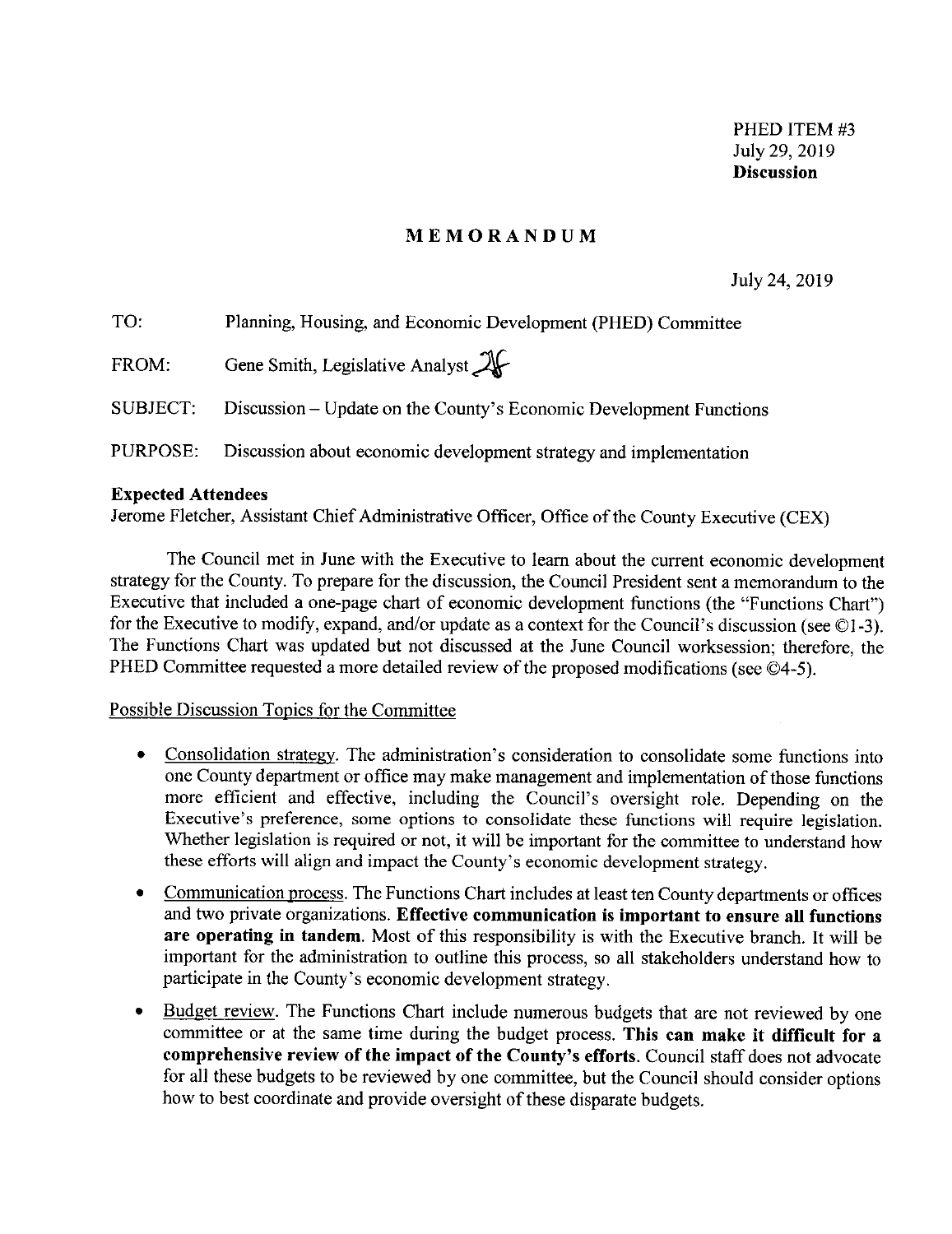## **Background**

The County's lead economic development organization was the Department of Economic Development (DED) prior to its privatization in 2015. The privatization effort, however, did not move all the economic development functions of DED to private organizations. The economic development functions of DED were divided to various County entities and to certain private organizations. Apart from the privatization of DED, there were several other County departments and offices that addressed certain community and economic development-related issues independent ofDED. **These other County departments and offices and relevant economic development functions were not directly impacted by the privatization of the DED.** 

Even though some of the County's economic development functions were privatized, the County Government remains in control of the strategic vision and implementation of economic development for the County. Many of the functions on ©4-5 are County departments and offices that are funded and directly supervised by the Executive branch. For the private organizations created to implement certain economic development functions, the County directs these activities through its appropriation and contracts. These contracts appropriately manage the broad activities of each organization to ensure the organization's efforts complement the County's and avoid duplication of services.

The Economic Development Strategic Plan is the most appropriate document to clarify the County's vision and guide the numerous economic development functions into a unified direction. This document is required by the County Code and must be updated every four years. **The next deadline for the Executive to reaffirm or amend the current plan is October 2019.** 

The Functions Chart was created to provide clarity to the prior PHED Committee about the County entity or nonprofit organization responsible for certain economic development functions. The chart is a reference document but is not static. The previous administration advocated for implementation as detailed in the third column on  $\mathbb{O}4-5$  ("Prior Administration"); the current administration is considering some changes to implement the County's plan as denoted in the fourth column.

Council staff requested that Executive staff provide additional details about the implementation of the updated Functions Chart. Generally, the administration's efforts remain nascent, so today's discussion will continue at the high-level. The most notable changes from the prior administration are the identification of"Consolidation Candidates." Per Executive staff, these functions were *"identified as having a major role in the County re-establishing its commitment to small businesses and gathering some of the pieces and centralizing them under County leadership. In addition to establishing role clarity*  with EDC who performed some of these functions, but narrowing their scope is a part of the County *assuming accountability for these functions."* It **is the current intent to consolidate these functions under one County department or office.** 

| <u>This report contains:</u>              | Circle # |
|-------------------------------------------|----------|
| Council President memorandum to Executive |          |
| Updated Functions Chart from Executive    |          |

**F:\Smith\Economic Development\General\FY20 Economic Development Functions\PHED.docx**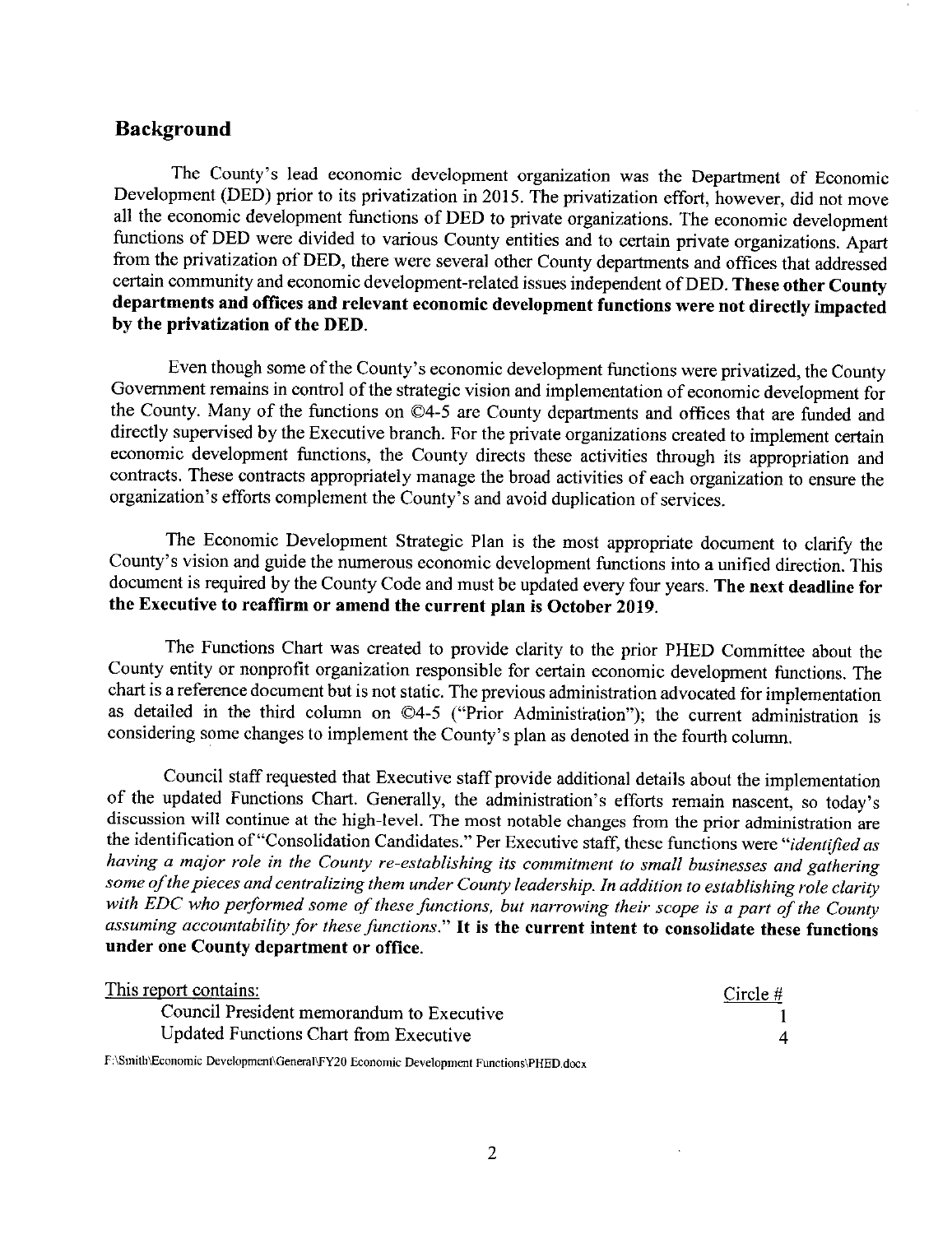

## **MONTGOMERY COUNTY COUNCIL ROCKVILLE, MARYLAND**

**COUNCIL PRESIDENT NANCY NAVARRO DISTRICT4** 

**CHAIR, GOVERNMENT OPERATIONS AND FISCAL POLICY COMMITTEE** 

**EDUCATION AND CULTURE COMMITTEE** 

 $\cup$ 

## **MEMORANDUM**

Monday June 10, 2019

**TO:** Marc Eirich, County Executive **FROM:** Nancy Navarro, President, County Council **SUBJECT:** June 25 Economic Development Writ Large Council Discussion

The Council met with the Montgomery County Economic Development Corporation (MCEDC) and WorkSource Montgomery **(WSM)** in March to understand better the County's economic development initiatives in the County through our designated economic development organizations. As follow up to these discussions, the Council scheduled a worksession with you and your staff to discuss the County's economic development writ large on Tuesday, June 25. Below is a framework and questions that I would like your team to consider as you prepare for this worksession.

The attached chart details the many economic development functions performed in the County by the department or organization primarily responsible for implementation. I believe this chart provides a good foundation to focus our June 25 discussion and define possible action steps to reinvigorate the County's economic development strategy. I encourage you and your team to consider and prepare to answer the following questions for the upcoming worksession:

- Are there additional functions that you are exploring and that you may add to this chart?
- Are there certain functions that you believe should be reduced, eliminated, or combined?
- Do you intend to shift primary responsibility of implementation of certain functions from one entity to another? If so, how will this/these shift(s) lead to better outcomes?
- Recognizing that the County cannot expand or focus on all these functions at the same time, which function(s) do you intend to expand in the next twelve months? Which functions do you intend to expand in the next 24-36 months? Please provide justifications for why you and your team are selecting certain functions to expand.

STELLA B. WERNER COUNCIL OFFICE BUILDING • ROCKVILLE, MARYLAND 20850 (240) 777-7968 • TTY (240) 777-7914

COUNCILMEMBER.NAVARRO@MONTGOMERYCOUNTYMD.GOV • WWW.COUNCILMEMBERNAVARRO.COM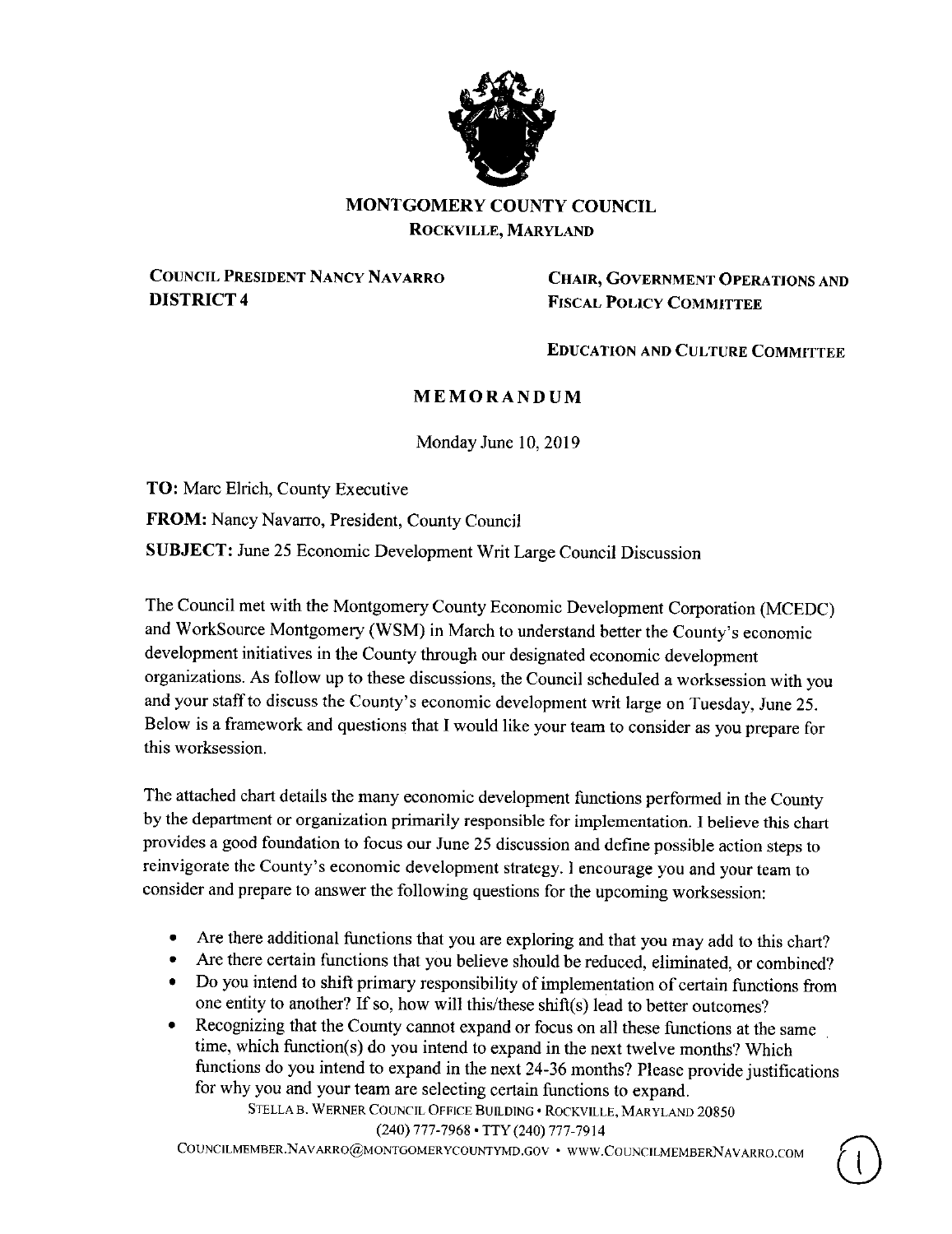- For the function(s) you intend to expand, what are the immediate action steps and goals that need to be accomplished in the next three to six months, and what is the long-term plan to sustain growth and success of these functions? Please consider and highlight steps that will require Council action.
- What actions or recommendations are you considering in order to streamline or update the County's business regulations, including procurement and permitting services?

Thank you for your consideration of this important matter. Please contact me if you have any questions or require clarification of the Council's direction for June 25.

CC:

Hans Riemer, Chair of Planning, Housing, and Economic Development Committee Councilmembers

1- Attachment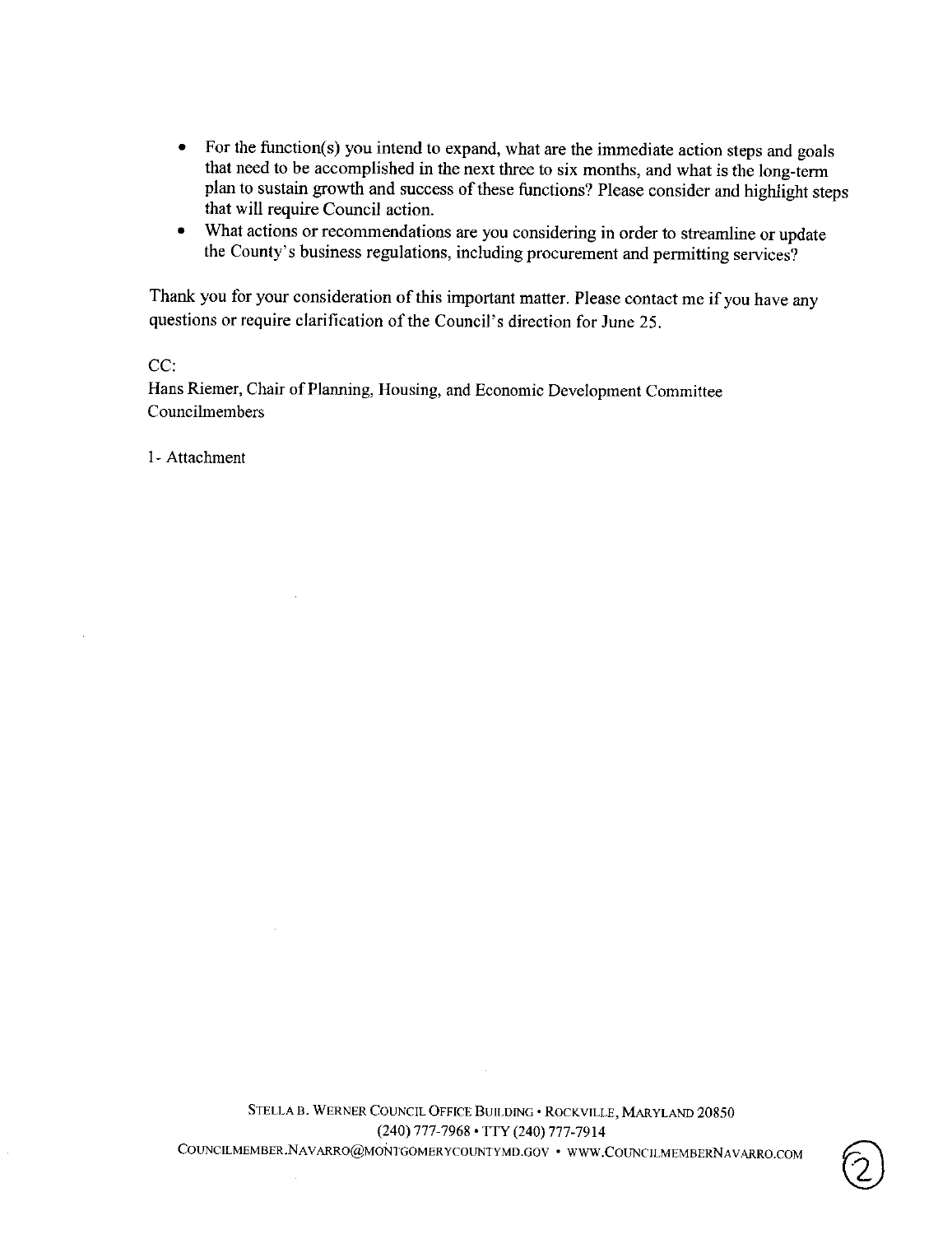| <b>Function</b>                                      | <b>Description of function</b>                                                                                                                                                | <b>Primary entity</b><br>responsible                         |  |
|------------------------------------------------------|-------------------------------------------------------------------------------------------------------------------------------------------------------------------------------|--------------------------------------------------------------|--|
| Marketing                                            | Promote the County's resources and opportunities to<br>attract new businesses.                                                                                                | <b>MCEDC</b>                                                 |  |
| <b>Business Attraction</b>                           | Recruit businesses to relocate by marketing, providing<br>local intelligence, and connecting to appropriate<br>partners.                                                      | <b>MCEDC</b>                                                 |  |
| <b>Business Retention</b><br>and Expansion           | Intercept businesses at risk for relocating (e.g., lease<br>expiration) or facilitate expansion efforts (e.g., capital<br>funding).                                           | <b>MCEDC</b>                                                 |  |
| <b>Small Business</b><br><b>Technical Assistance</b> | Provide technical support for small business owners<br>(e.g., how to start a business) through direct support or<br>through local partners.                                   | <b>MCEDC</b>                                                 |  |
| Entrepreneurship<br>Development                      | Provide services and develop strategic partnerships to<br>strengthen the delivery system for entrepreneurs.                                                                   | <b>MCEDC</b>                                                 |  |
| <b>Small Business</b><br>Support                     | Provide support addressing specific concerns with the<br>County Government (e.g., procurement).                                                                               | <b>Regional Business</b><br>Hubs/Business Solutions<br>Group |  |
| Finance/Incentives                                   | Manage and administer the County's business incentive<br>programs                                                                                                             | Finance                                                      |  |
| Incubator<br>Management                              | Manage facilities to provide space for local<br>entrepreneurs.                                                                                                                | Finance                                                      |  |
| <b>Impact Mitigation</b>                             | Manage programs, including financial assistance, to aid<br>small businesses impacted by County redevelopment.                                                                 | Finance                                                      |  |
| Procurement                                          | Facilitate business creation and growth through<br>purchasing of goods and services.                                                                                          | Office of Procurement                                        |  |
| Workforce<br>Development                             | Identify issues in the current workforce delivery system<br>and partner with businesses and government to address<br>them.                                                    | WorkSource<br>Montgomery                                     |  |
| <b>Agricultural Services</b>                         | Manage and administer the County's easement<br>programs and provide business support to the<br>agriculture industry.                                                          | Office of Agriculture                                        |  |
| <b>Real Estate</b>                                   | Facilitate redevelopment projects on or with County-<br>owned property to attract private development.                                                                        | Depends: CEX, DOT,<br><b>DGS</b>                             |  |
| Neighborhood<br>Revitalization                       | Provide planning and implementation for targeted<br>neighborhood revitalization, including revitalization for<br>retail centers.                                              | <b>DHCA</b>                                                  |  |
| Regional constituent<br>issues                       | Collaborate with respective regional stakeholders to<br>assess community needs to provide timely input to the<br>appropriate County agency.                                   |                                                              |  |
| Urban constituent<br>issues                          | Promote business and resident interests by providing a<br>higher level of service for amenities and maintenance<br>within the district than the County-wide level of service. | <b>Urban District</b>                                        |  |
| Regulatory<br>Environment                            | Target business creation and growth by identifying<br>regulations that promote certain industry sectors while<br>maintaining public safety                                    | Depends: CEX, DPS                                            |  |

STELLA B. WERNER COUNCIL OFFICE BUILDING · ROCKVILLE, MARYLAND 20850

(240) 777-7968 • TTY (240) 777-7914

COUNCILMEMBER.NAV ARRO@MONTGOMERYCOUNTYMD,GOV • WWW.C0UNCILMEMBERNAV ARRO.C0M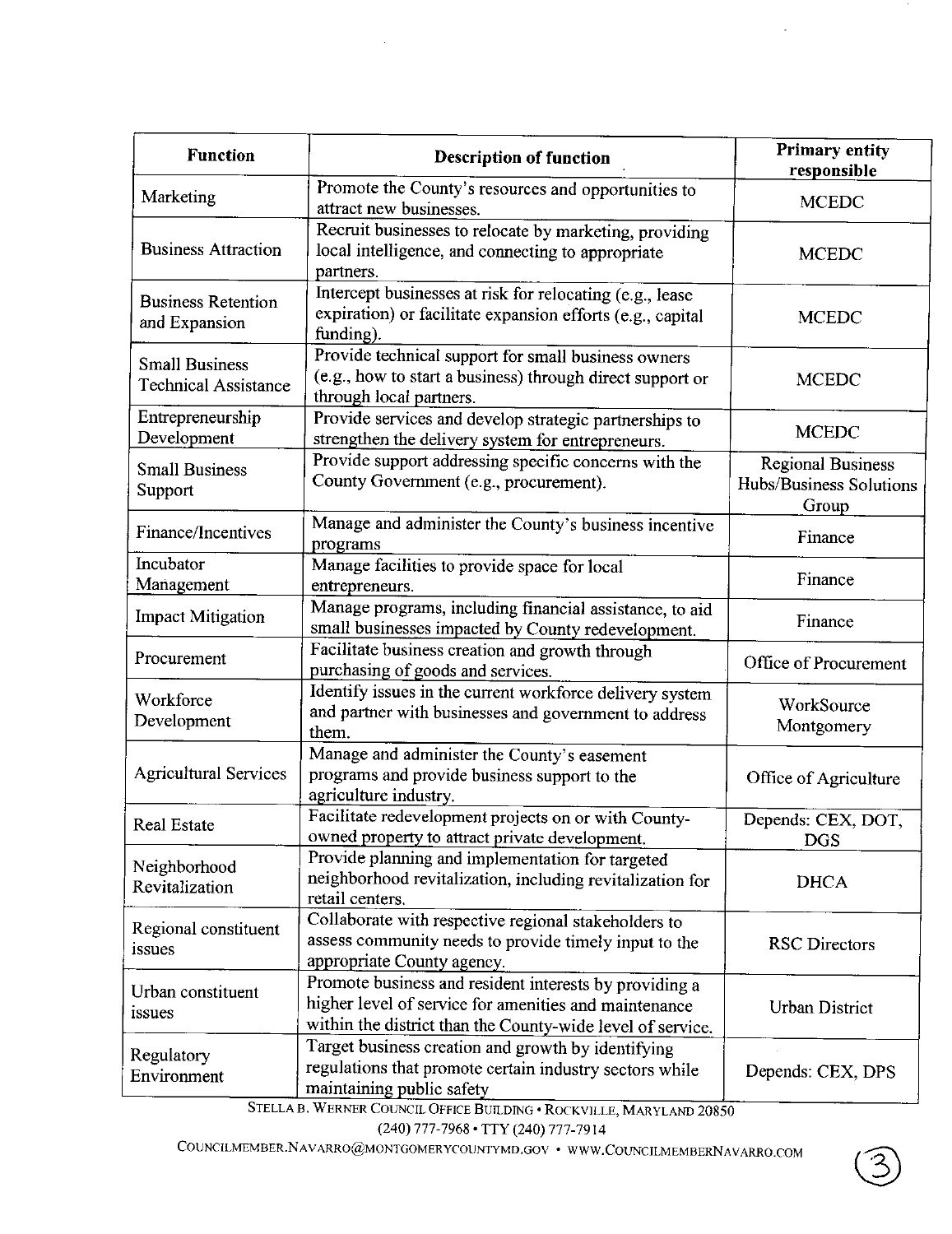# MONTGOMERY COUNTY ECONOMIC DEVELOPMENT ASSIGNMENT CHART (JUNE 25, 2019)

| <b>Function</b>                                      | <b>Description of Function</b>                                                                                                                                                                              | <b>Prior Administration</b><br>Department or<br>Organization<br><b>Responsible</b> | <b>New Administration</b><br>Department or<br>Organization<br>Responsible | Timeframe                                                  |
|------------------------------------------------------|-------------------------------------------------------------------------------------------------------------------------------------------------------------------------------------------------------------|------------------------------------------------------------------------------------|---------------------------------------------------------------------------|------------------------------------------------------------|
| Marketing                                            | Promote the County's resources and<br>opportunities to attract new businesses.                                                                                                                              | <b>MCEDC</b>                                                                       | <b>MCEDC</b>                                                              | <b>IN PROGRESS</b>                                         |
| <b>Business Attraction</b>                           | Recruit businesses to relocate by<br>marketing, providing local intelligence, and<br>connecting to appropriate partners.                                                                                    | <b>MCEDC</b>                                                                       | <b>MCEDC</b>                                                              | <b>IN PROGRESS</b>                                         |
| <b>Business Retention</b><br>and Expansion           | Intercept businesses at risk for relocating<br>(e.g., lease expiration) or facilitate<br>expansion efforts (e.g., capital funding).                                                                         | <b>MCEDC</b>                                                                       | <b>MCEDC</b>                                                              | <b>IN PROGRESS</b>                                         |
| <b>Small Business</b><br><b>Technical Assistance</b> | Provide technical support for small<br>business owners (e.g., how to start a<br>business) through direct support or through<br>local partners.                                                              | <b>MCEDC</b>                                                                       | <b>CONSOLIDATION</b><br><b>CANDITATE</b>                                  | <b>IN PROGRESS</b><br>(BUSINESS<br><b>SOLUTIONS GROUP)</b> |
| Entrepreneurship<br>Development                      | Provide services and develop strategic<br>partnerships to strengthen the delivery<br>system for entrepreneurs.                                                                                              | <b>MCEDC</b>                                                                       | <b>CONSOLIDATION</b><br><b>CANDIDATE</b>                                  | <b>FALL 2019</b>                                           |
| Incubator<br>Management                              | Manage facilities to provide space for local<br>entrepreneurs. Conduct a study including<br>entrepreneurial development to determine<br>best use of current facilities and how to<br>execute future vision. | Finance                                                                            | <b>CONSOLIDATION</b><br><b>CANDIDATE</b>                                  | <b>IN PROGRESS</b><br>(FINANCE<br>DEPARTMENT)              |
| <b>Small Business</b><br>Support                     | Provide support addressing specific<br>concerns with the County Government<br>(e.g., procurement).                                                                                                          | <b>Regional Business</b><br>Hubs/Business<br><b>Solutions Group</b>                | CONSOLIDATION<br><b>CANDIDATE</b>                                         | <b>IN PROGRESS</b><br>(BUSINESS<br><b>SOLUTIONS GROUP)</b> |
| Finance/Incentives<br>Administration                 | Manage and administer the County's<br>business incentive programs                                                                                                                                           | Finance                                                                            | <b>CONSOLIDATION</b><br><b>CANDIDATE</b>                                  | <b>IN PROGRESS</b><br>(FINANCE<br>DEPARTMENT)              |